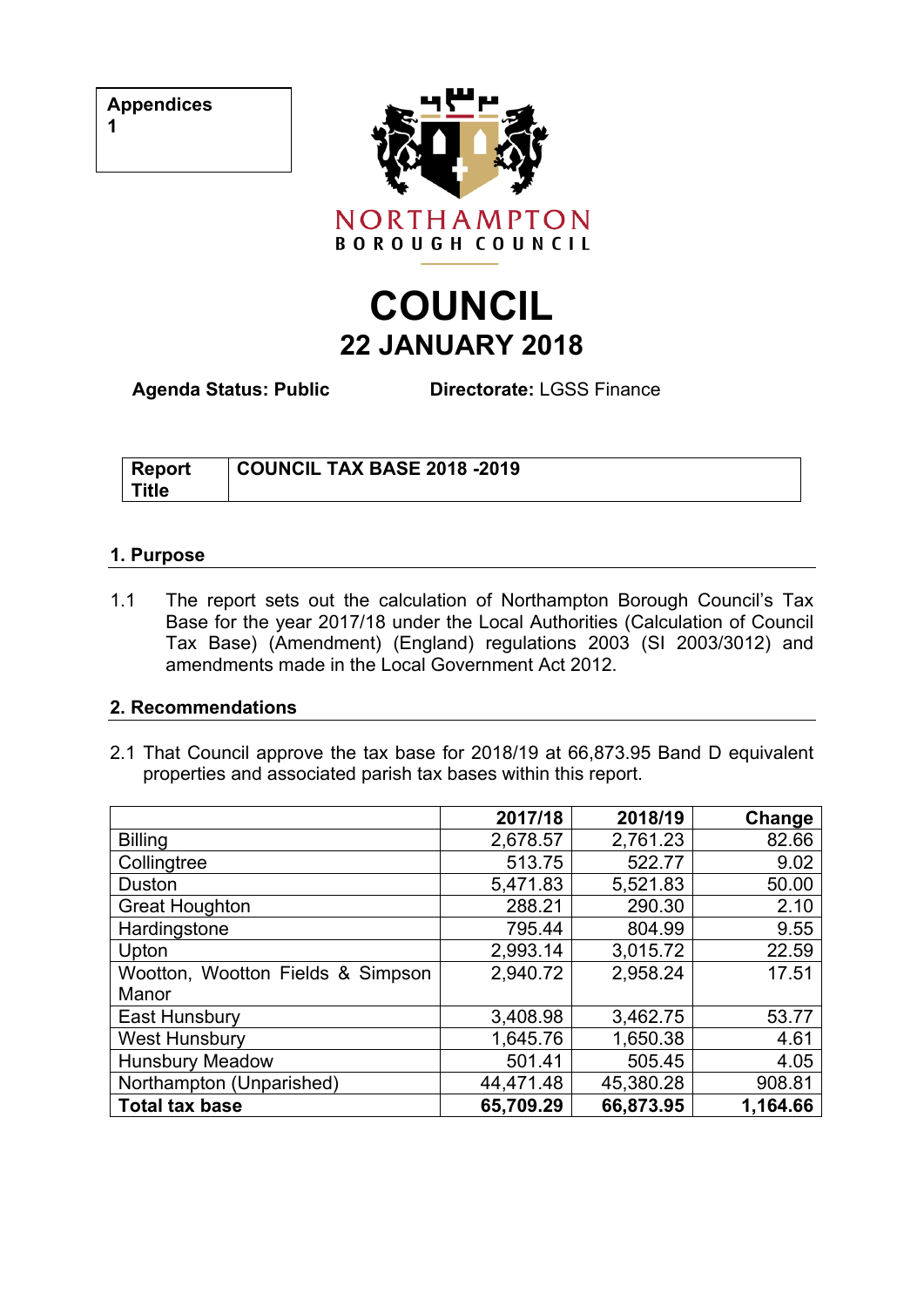#### **3. Issues and Choices**

#### **3.1 Report Background**

- 3.1.1 The tax base changes each year due to the movement in property type and how they are used. The key areas to review when making the estimate for next year are:
	- The actual growth in the tax base as compared to the planning assumptions from the previous year.
	- The planning assumptions for the rest of the current year and the next financial year
	- The estimated movement in exemptions and discounts
	- The estimated movement in the Council Tax Reduction Scheme
	- The estimated non-collection in the tax base as a whole.

| 2017/18     |                                       | 2018/19     |
|-------------|---------------------------------------|-------------|
| 73,671.15   | Tax Base (Band "D" equivalent)        | 74,486.26   |
| 156.62      | Growth in tax base (note 1)           | $-204.83$   |
| 740.05      | Planning Assumptions (note 2)         | 535.33      |
| $-81.56$    | Exemptions & Discounts (note 3)       | $-165.40$   |
| $-6,744.73$ | Council Tax Reduction Scheme (note 4) | $-6,273.09$ |
| $-2,032.25$ | Non-Collection (note 5)               | $-1,504.32$ |
| 65,709.29   | <b>Tax base for Council Tax</b>       | 66,873.95   |

3.1.2 A summary of movement in the tax base is summarised below.

- 3.1.3 Note 1 Fewer properties have been completed by the builders than they estimated in October 2016. However any properties which have not been completed to date, but will be by the end of the financial year are included in the 18/19 Planning Assumptions. There has been an increase of 612 properties from the 2017/18 tax base to the 2018/19 tax base.
- 3.1.4 Note 2 This is an estimate of the properties that the builders expect to complete in the next financial year, plus any that are due to be completed between the 1<sup>st</sup> December 2017 and the 31<sup>st</sup> March 2018. There is currently a reduction of 50% of the potential banding applied to the estimated new build figures to allow for part year liability.
- 3.1.5 Note 3 The main changes to exemptions, discounts and disregards are increases in awards for Severe Mental Impairment and Carer cases. This is primarily due to a greater awareness, more customers remaining in their homes for longer and the reduction in awards for CTRS. There has also been an increase in Single Person Discount awards, in the past NCC has funded a countywide review, which has resulted in a significant reduction in claims.
- 3.1.6 Note 4 The current Council tax Reduction Scheme is due to stay at the same level, but there is expected to be a reduction in caseload, therefore the expenditure will reduce.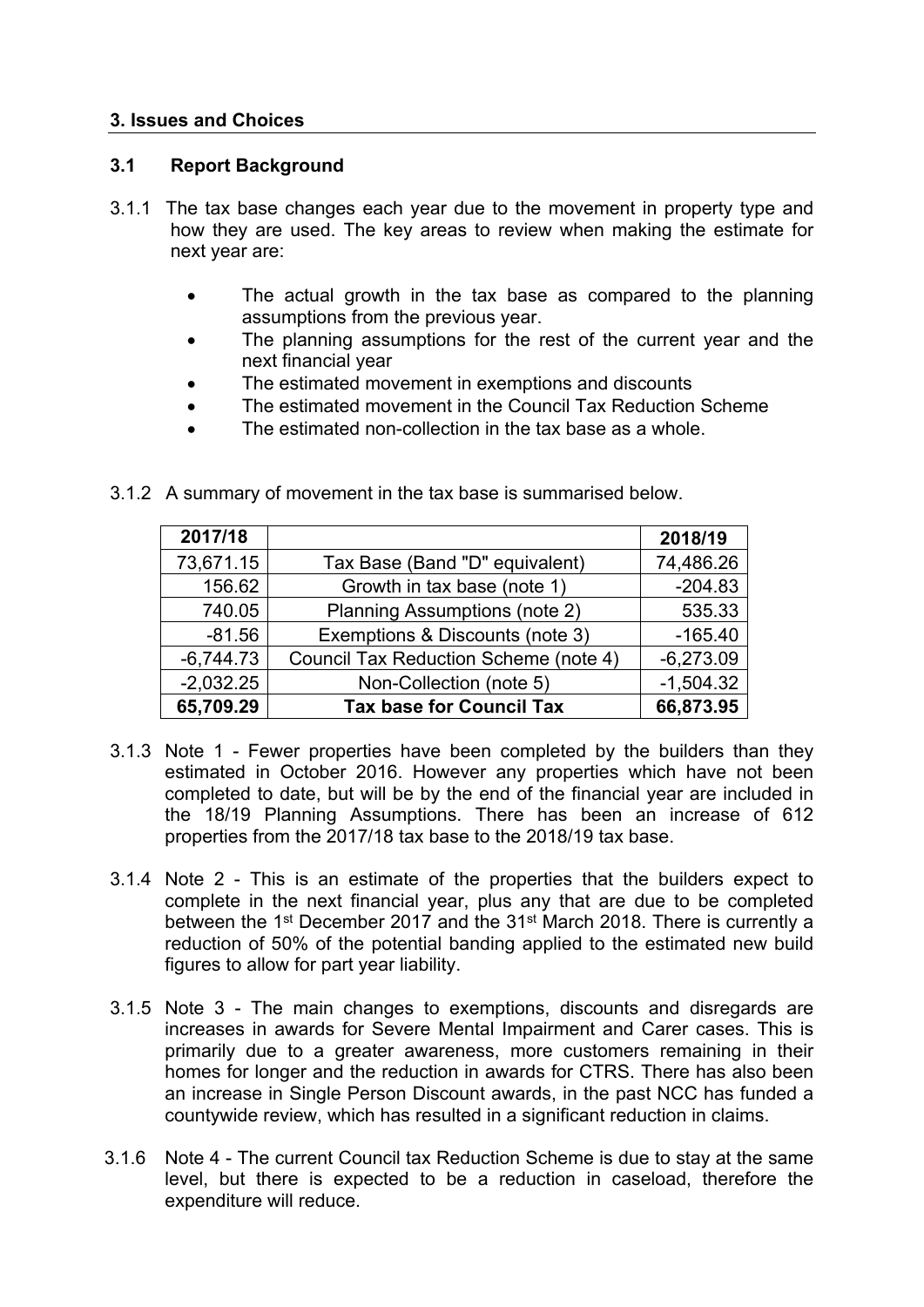- 3.1.7 Note 5 The collection rate of council tax has been increased from 97.1% to 97.8% for the 2018/19 tax base setting. Collection rates have improved in recent years, especially against arrears, to a level where a surplus has been declared in the Collection Fund. The collection rate is reviewed each year as part of the tax base setting process.
- 3.1.8 There is an estimated surplus to be apportioned on the Collection Fund, as detailed in the draft budget report to the December Cabinet, of £351,944 for NBC (which would equate to £1,790,688 for NCC and £320,871 for NPCC).

# **3.2 Issues**

3.2.1 The report represents the application of a prescribed process.

## **3.3 Choices (Options)**

- 3.3.1 To not set a tax base would render the authority unable to set a council tax.
- 3.3.2 The methodology used to calculate the tax base, has taken into account the previous decision by Council in 2013/14 in relation to the level of reductions awarded for Exemptions and Discounts.
- 3.3.3 The methodology used to calculate the tax base, has taken into account the recommendation to Council with respect to the Local Council Tax Reduction Scheme.
- 3.3.4 Each of these previous decisions, either individually or as a whole, could be reconsidered by Full Council and the discounts reinstated. Any decision to change the current position would have a negative financial impact on the budget report and tax base. The value of the removal of discounts is shown as a band D equivalent in appendix 1.
- 3.3.5 To approve the recommendations in the report

#### **4. Implications (including financial implications)**

#### **4.1 Policy**

4.1.1 None

#### **4.2 Resources and Risk**

- 4.2.1 No resource required. The base has to be determined by the 31st January 2018 by Full Council
- 4.2.2 That the above policy position in respect of the Local Council Tax Reduction Scheme be kept under review in respect of future years
- 4.2.3 That the above policy position in respect of discretionary discounts and exemptions be kept under review in respect of future years